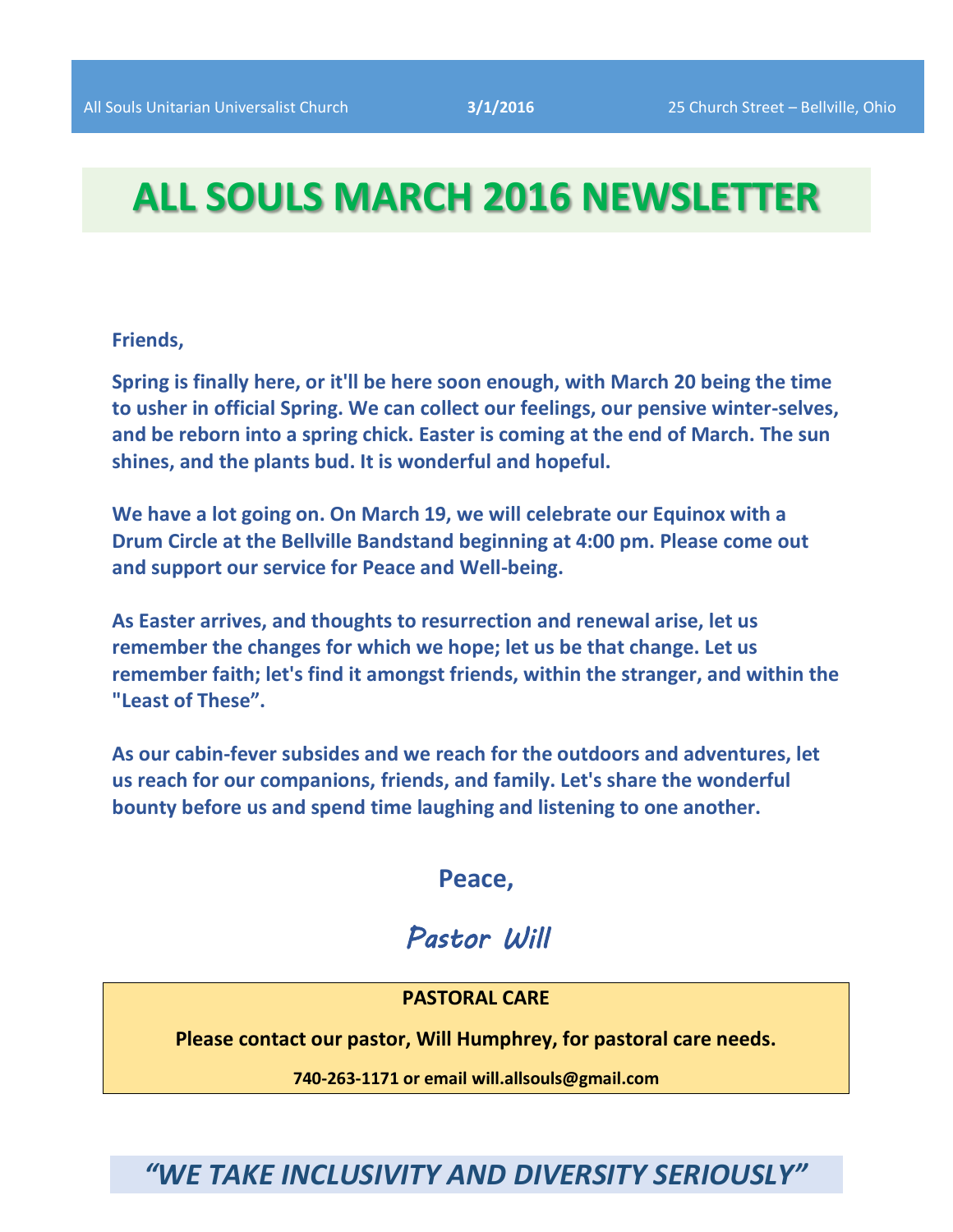# *MESSAGES FROM THE BOARD*

#### **…from Glenn Myers, President**

## **THE EASTER BUNNY HOP**

The Easter Bunny (EB) is for real. I know it for a fact because I have letters to prove it. The letters are hand (paw) written in EB cursive. The style is like none other - each word is underlined backward by a continuous stroke of the pencil at the end of each word.

The first letter came when I was five. I couldn't write yet, but I dictated a return letter to my mother who also posted it for me. After that, the EB and I exchanged letters each year at Easter Time until I decided to go forth on my own, so as to allow the spirit of the great rabbit more time to communicate with younger children as they came along.

Being an only child, I spent many hours talking with the invisible rabbit, who always seemed to understand my curiosity and my yearning for the truth. But, EB was indeed invisible, and I so wanted to actually see my best friend. In those days, wild Cottontail Rabbits were abundant and could always be seen romping about in the dooryard and nearby fields. I always suspected EB was among them, but how would I know which one? So, I asked my mother how I could identify EB among the host of rabbits. She told me I would know because the Easter Bunny would have a different kind of hop. I strained my eyes watching all the rabbits, but finally realized the different kind of hop was a metaphor for a spiritual version of the rabbit.

It didn't really bother me that I never got to see the EB, because it was the spirit that had comforted and guided me through my childhood struggles and curiosities. I didn't learn until many years later that the Easter Bunny spirit had grown out of the German Lutheran Church in Europe in the 1600s. The physical form was actually a Hare, a relative of the North American Cottontail Rabbit. The Easter Bunny would evaluate children, good or bad; sort of like Santa Claus. The good would be rewarded with boiled (sometimes colored) eggs, candy, and sometimes toys.

Of course, I now understand that the Easter Bunny story is fantasy. Oh, if you will excuse me, the postman is here. Easter Time is coming, and I'm expecting a letter in the mail.

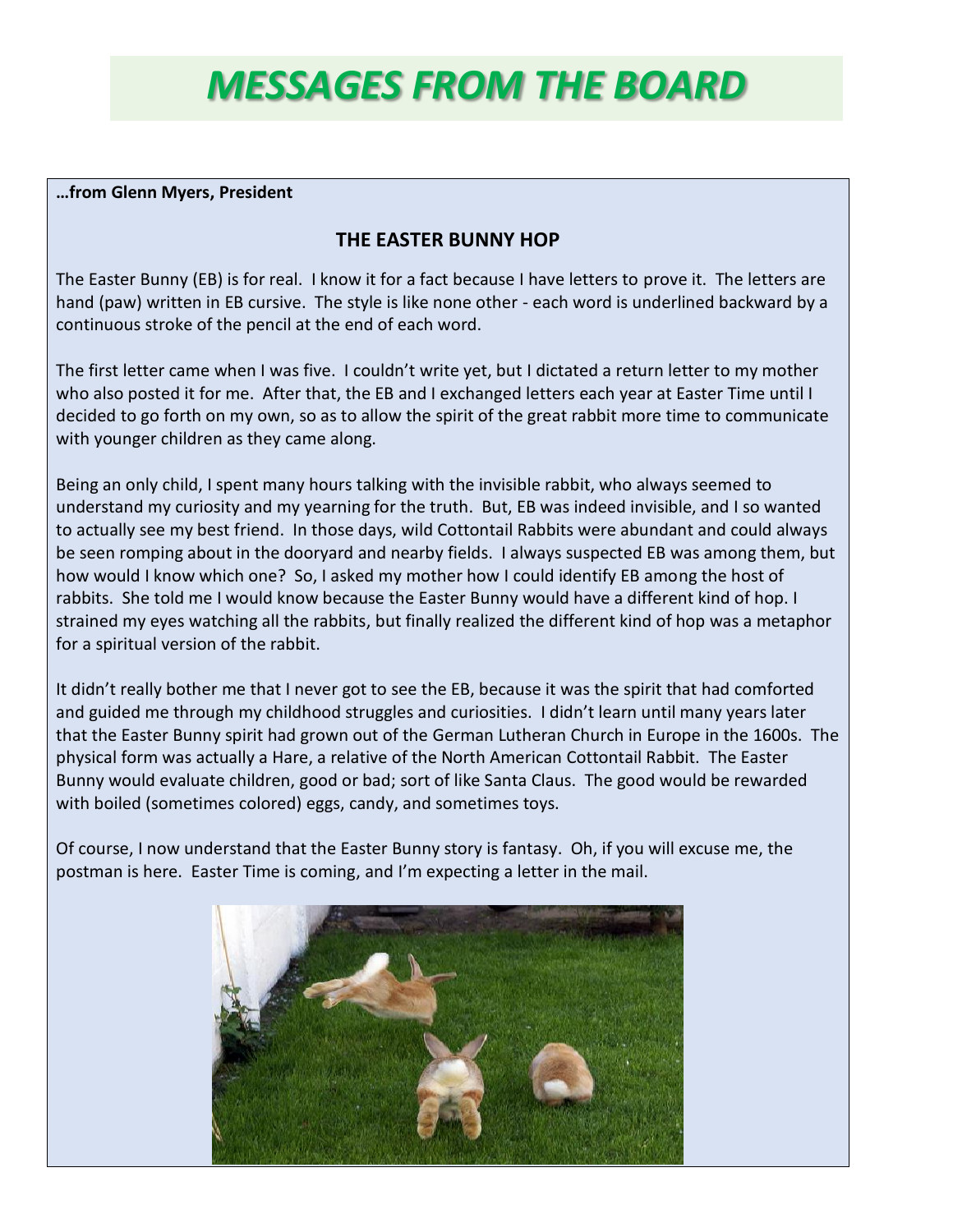| <b>JANUARY TREASURER'S REPORT</b>    | <b>Average</b><br><b>Attendance: 52</b> |           |  |
|--------------------------------------|-----------------------------------------|-----------|--|
|                                      | <b>JANUARY</b>                          | $Y-T-D$   |  |
| <b>INCOME</b>                        |                                         |           |  |
| <b>Pledges</b>                       | 3,106.00                                | 16,945.00 |  |
| <b>Offerings</b>                     | 611.00                                  | 3,598.50  |  |
| <b>Maintenance Fund</b>              | 1,240.00                                | 4,390.00  |  |
| <b>Kenya Coin Collection</b>         | 109.57                                  | 598.71    |  |
| <b>Rummage Sale</b>                  | .00                                     | 2,166.50  |  |
| <b>Recycle</b>                       | .00                                     | 46.98     |  |
| <b>Minister's Discretionary Fund</b> | .00                                     | $-400.00$ |  |
| <b>Fundraising Expenses Account</b>  | 500.00                                  | 791.62    |  |
| <b>Other</b>                         | .09                                     | 221.95    |  |
| <b>TOTAL</b>                         | 5,566.66*                               | 28,359.26 |  |
| <b>EXPENSES</b>                      | 4,888.18**                              | 27,723.26 |  |
| <b>DIFFERENCE</b>                    | 678.48                                  | 636.00    |  |

**\*A monthly income of \$3,645.50 is required in order to meet annual expenses of \$43,746.00**

**\*\*Expenses Other than "Usual": Build & Install Window: \$1,600.00 Copier Drum & Toner: \$183.32** 

# **JANUARY PLEDGE REPORT**

| <b>Total Units</b><br><b>Total Pledges</b> | 31<br>24              |           |  |  |
|--------------------------------------------|-----------------------|-----------|--|--|
|                                            | <b>JANUARY</b>        | $Y-T-D$   |  |  |
| <b>Amount Pledged</b>                      | 3,160.00              | 17,984.00 |  |  |
| <b>Amount Received</b>                     | 3,106.00<br>17,745.00 |           |  |  |
| <b>VARIANCE</b>                            | $-54.00$              | $-239.00$ |  |  |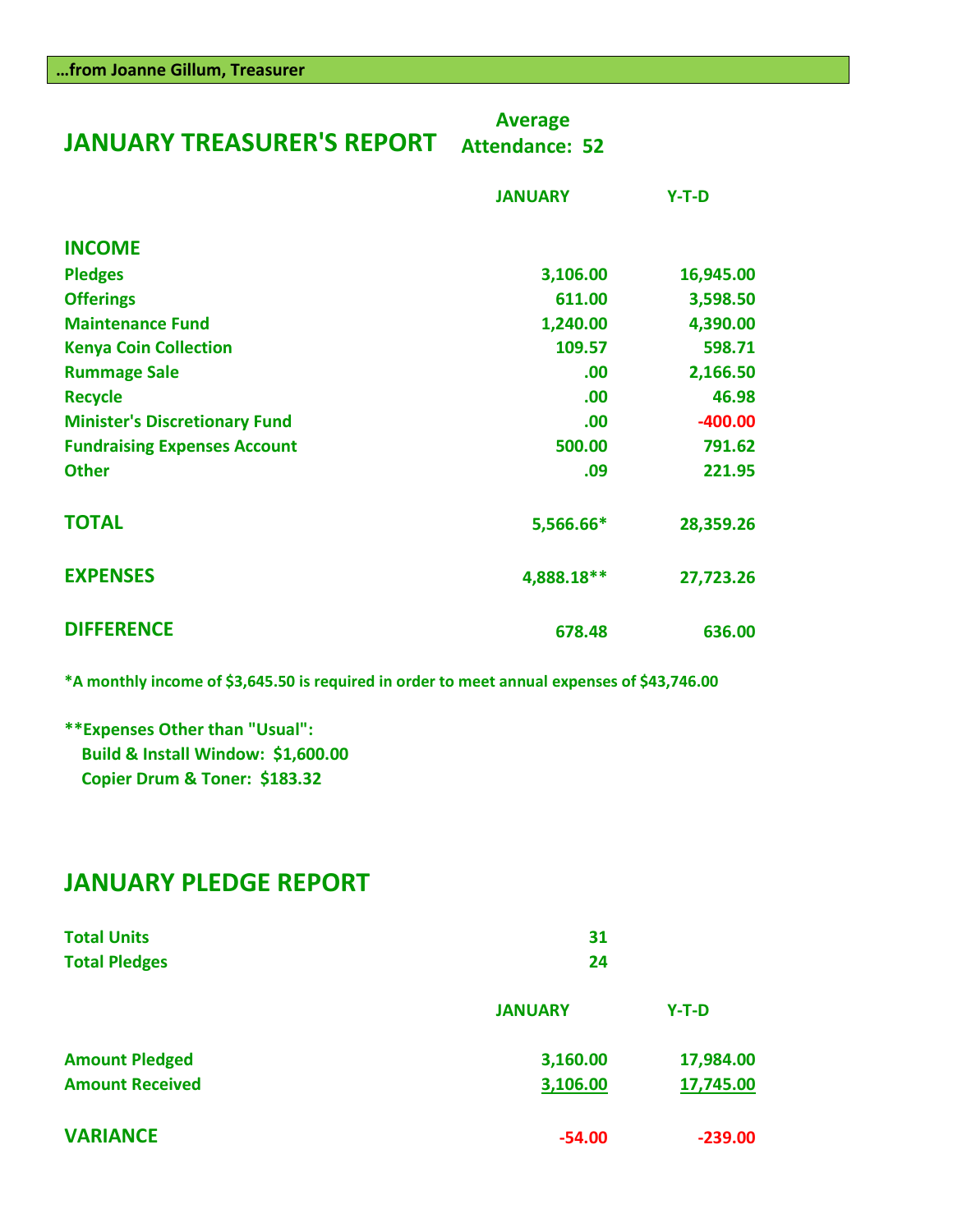#### **…from Chuck Rhodes, Building & Maintenance Trustee**

The All Souls UU Rental Policy/Procedure is completed and has been submitted to the Board for their review and approval. The projected date of implementation is March 21, 2016, after the next board meeting. A copy will be placed on the bulletin board in the Fellowship Hall for everyone's review. Please forward your comments and recommendations to the any of the committee members:

#### Ann Kilgore, Bruce Kilgore, Mike Garber and Chuck Rhodes

Thanks to Mike Garber's brother, we were able to replace two more windows and frames in the Fellowship Hall. This project began several years ago when water was coming in one of the windows in the Fellowship Hall. These were the original windows when the church was built in 1894. To say the least, they have held up nicely. We found that the sills and part of the frames were completely rotten, so a replacement plan was established and, to date, 5 windows and frames have been replaced, leaving 4 to go. Thanks to all of the contributors.

We are starting to look into the mold situation at All Souls. A company did a cursory inspection and found that we did not have any "black mold", which is good news. It is believed that there is some mold behind the panels on the west wall in the Fellowship Hall. Further tests will be conducted to determine the level of the mold, and a treatment plan will be prepared and submitted to the Board. We will keep everyone apprised of the situation.

The Policy/Procedure for Key Control is being drafted and is intended to be submitted to the Board at the March meeting. If anyone has suggestions on this topic, please contact any committee member:

#### L.D. Ball, Mike Garber, Ann Kilgore and Chuck Rhodes.

#### **...from Mike Garber, Finance Trustee**

The Sun Catcher Project to benefit the Sanctuary Preservation Fund continues to move forward. 75 sun catchers are completed, boxed and available as a gift. Nine sun catchers will be displayed at All Souls on February 28. Anyone completing a pledge form for \$50.00 or more before March 31, 2016, can select a specific stained glass quilt pattern and/or color. This will be held until the pledge is paid. Pledge forms will be available at the church.

The Annual Pledge Campaign is scheduled to begin on April 1. I would like to form a Stewardship Committee to help with this project. If this is something you would be interested in serving on, please see me or any member of the Finance Committee.

The 2016 District Assembly is April 2 at the Akron Church. The keynote speaker is Rev. Susan Ritchey, Minister of Columbus North Church, speaking on "Small Batch Unitarian Universalism: Midwest Recipes for the Future of the Movement". Many workshops are offered in the afternoon. Closing worship is a service lead by Rev. Lane Campbell that includes "Bridging the Youth of the OMD into Young Adulthood". All Souls will offer sun catchers for sale in the marketplace. Look for complete information on the Fellowship Hall bulletin board.

#### **...from Bruce Kilgore, Fellowship Trustee**

There will not be a Pot Luck in March, as it falls on Easter Sunday. Thank you to all snack-time helpers. Please consider Fellowship Hall clean-up after coffee hour. This is an area that has needed filling several times.

We will need help and more supplies for buckeyes and cookies for the Ohio Meadville District sales table in April. Expect sign-up lists in the near future.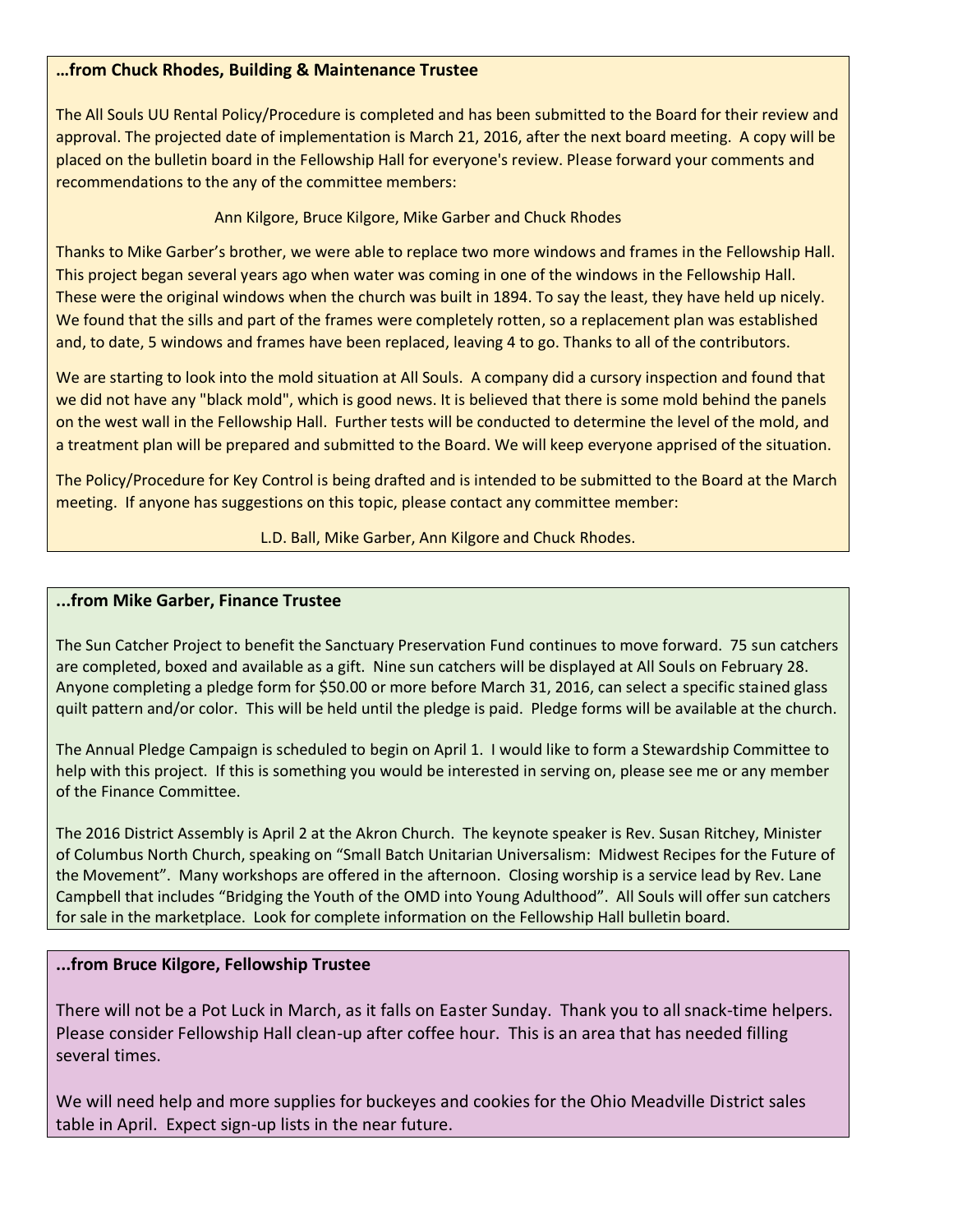#### **…from Liz Hansen, Religious Education Committee Chair**

The kids have had lessons 1 - 3 of the UUA developed curriculum "Love Surrounds Us", which introduces kids to the 7 Principles. Each Principle is assigned a color of the rainbow as we learn it. We've covered the 1st Principle (red) which in youth appropriate language is "We believe each & every person is important". If you look over in the kids' corner downstairs, you'll see a big rainbow and the 1st Principle written in the red arch. You'll also see a few other items of interest in this corner. There are lots and lots of ribbons over there! The ribbons on the rubber bands are used during our opening and check in and help us to review the Principles we've already learned from previous weeks. There are also felt heart magnets, which we add a ribbon to each time we learn a new Principle. You may start seeing youth created bookmarks in our hymnals, complete with ribbons, of course. We'll work on these as we have time and, hopefully, make enough for everyone by the end of our 16 week class. Each bookmark will feature the Principle we are working on. Just in case you were missing seeing the kids, in March they will stay upstairs for 2 services, which will have a lot of music and maybe some dancing too!

**There are seven principles that Unitarian Universalist congregations affirm and promote:**

- **The inherent worth and dignity of every person;**
- **Justice, equity and compassion in human relations;**
- **Acceptance of one another and encouragement to spiritual growth in our congregations;**
- **A free and responsible search for truth and meaning;**
- **The right of conscience and the use of the democratic process within our congregations and in society at large;**
- **The goal of world community with peace, liberty, and justice for all;**
- **Respect for the interdependent web of all existence of which we are a part.**

## **...from Art O'Leary, Social Justice/Social Action Trustee**

February is a busy month for SA/SJ, with much of the activity occurring towards the end of the month. During the early part, however, initiatives that were under way were continued. As I pursued the idea of co-sponsoring a refugee family, I discovered a potential roadblock. The State Department has a limit for placement of 50 miles from the office of the sponsoring NGO. Bellville is just outside that radius from US Together on 161 in Columbus. I'm continuing to work with Rachel Zupan to see if there may be a "work around". No final answer yet.

Speaking of Rachel, we got a chance to hear from her about the process of refugee placement when she spoke at All Souls on February 21. I hope you were able to hear her, as she did a great job of bringing us all up to speed on the complexity of this project. US Together is our best prospect for bringing the project forward. A related initiative of building a relationship with the small Muslin community in Richland County was furthered by my third visit to the mosque on February 19. Chuck Rhodes accompanied me and commented on the friendly, welcoming people he met.

Earlier in the month, Sandy Macpherson, Glenn Myers, Ed Fox and I attended the NAACP, keeping our connection to the black community strong. The Spiritual Sing and Soul Food Dinner will be on February 25 at the OSU branch. The times are 12:30 and 6:00 pm respectively. On February 28, the "Listen for a Change" program continues at Grace Episcopal Church in Mansfield at 3:00 pm, with an open discussion on the issue of race. I don't know if you will be reading this before these events, as I'm writing on February 22. In any case, I hope to have seen you at these great events!

> **Peace, Art**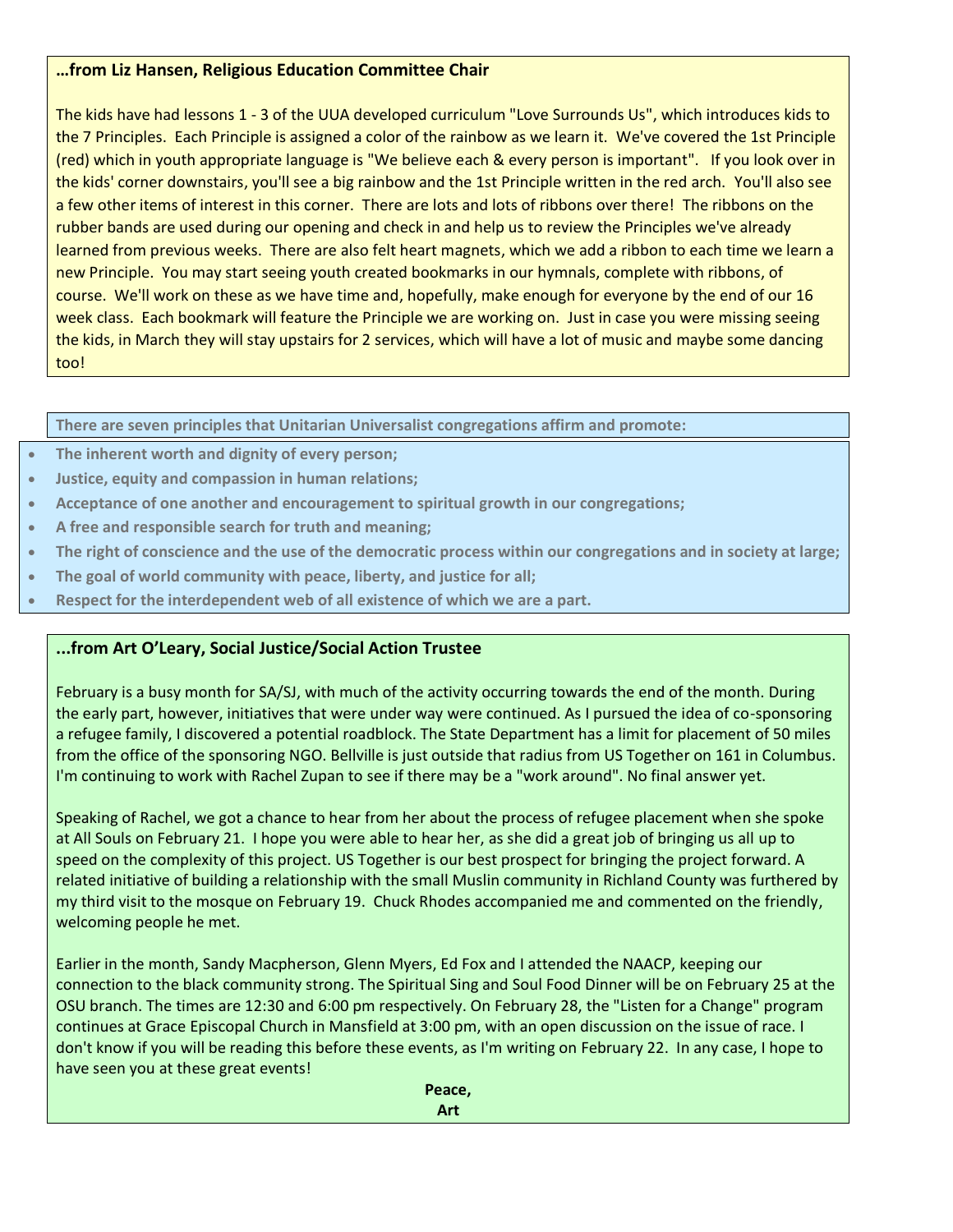#### **…from Courtney Lower, Media, Advertising & Growth**

I read something recently, which stated "even when you don't say anything, your church is marketing". It made me wonder what our church is projecting, even when we're not saying anything. How can the community get to know who we really are, if we're not telling them? Marketing is communication – what message do you want All Souls conveying to the community?

I would like to have some feedback from the members and guests of All Souls, to see what message you think is important for All Souls to communicate. We are a very diverse group, whose opinions are as varied as our ages. I think it is important for me to understand what you value about All Souls, as we look to the future, and where our focus should be when marketing our church. I encourage anyone who is interested in sharing their insights to email me at [courtney.lower@gmail.com.](mailto:courtney.lower@gmail.com)

We have a couple of opportunities coming up to make an impression on our community, outside of the church walls. The first is on Saturday, March 19, from 4 p.m. to 7 p.m., when members will have a Spring Equinox Drum Circle at the Bandstand in downtown Bellville. All are invited to join in celebrating the end of winter and the coming of spring. This is a celebration of rebirth, resurrection, peace and well-being. All are welcome to join the drum circle meditation as we drum for peace within ourselves and for peace amongst ourselves.

Also, I've received word that fundraising efforts are under way for the Second Annual Mansfield Gay Pride event, which I believe is slated for mid-July 2016. This year's festivities will be a 2-day event with local vendors, informational booths, entertainers and more. We will be discussing participation once again at this event, so look for more information coming soon. If you are interested in contributing to the fundraising efforts, the Mansfield Pride Association is set up to take donations online at gofundme.com.

#### **…from Brian Moore, Pulpit & Worship Trustee**

## **Greetings from the Pulpit Chair**

Make America Great Again. A catch phrase we hear often now a days. What does this mean to you? Do you believe it is something that can be done by a political party? I believe that if every person lived by the seven principles of the Unitarian Universalist, not only would America be great, but the whole world as well. But what do you think when you hear "Make America Great Again?" When were we great and why? I think of another catch phrase made by news castor Tom Brokaw, "The Greatest Generation." When was this and why were they great? Every generation has its share of men who fully live the art of manliness. But there may never have been a generation when the ratio of honorable men to slackers was higher than the one born between 1914 and 1929. These were the men that grew up during the Great Depression. They're the men who went off to fight in the Big One. And they're the men who came home from that war and built the nations of the Western world into economic powerhouses. They knew the meaning of sacrifice, both in terms of material possessions and of real blood, sweat, and tears. They were humble men who never bragged about what they had done or been through. They were loyal, patriotic, and level-headed. They were our Greatest Generation.

#### **Here are 7 lessons from the greatest generation on how to make America great again.**

#### **Lesson # 1: Take Personal Responsibility for Your Life**

While today's generation often shirks responsibility as too much of a burden, the Greatest Generation relished the chance to step up to the plate and test their mettle. One son of a WWII Medal of Honor winner remembers of his dad and his peers, "For them, responsibility was their juice. They loved responsibility. They took it head-on, and anytime they could get a task and be responsible, that was what really got 'em going."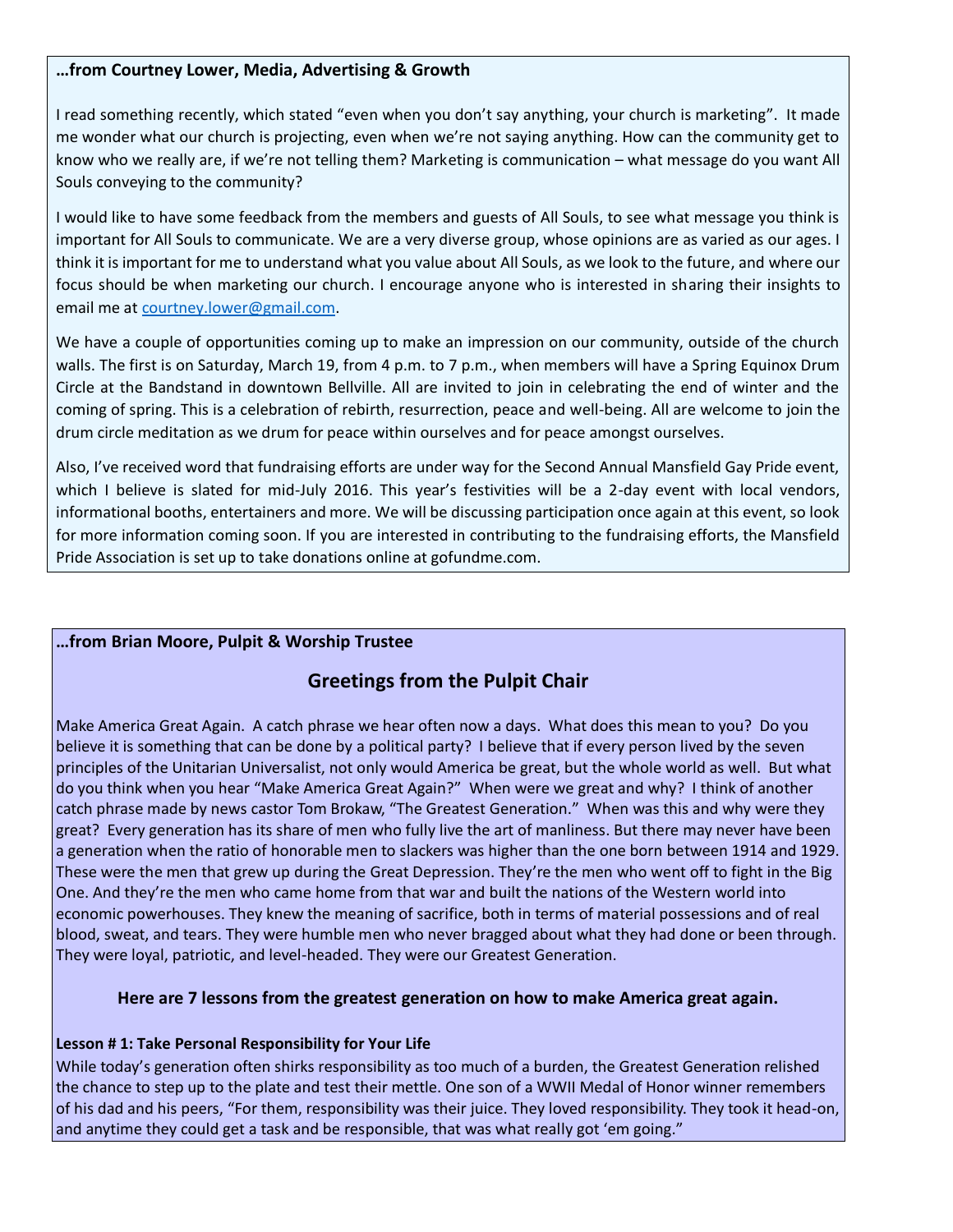#### **...Pulpit & Worship cont.**

#### **Lesson #2: Be Frugal**

If your grandparents are anything like mine, then their house is stuffed with doodads and boxes of stuff. They have a sort of pack rat mentality, because they grew up in the Great Depression where the next canister of oats or pair of pants was not guaranteed. They learned to live on less and be grateful for the things they had, no matter how humble. It didn't take a new Xbox to brighten their Christmas morning; an orange at the bottom of a stocking was enough to knock their socks off.

#### **Lesson #3: Be Humble**

Typical of the Greatest Generation is the story of a son or daughter who finds a war medal stashed in the attic after their father passes, he having never told them about it. Even if their exploits had been brave and heroic, the Greatest Generation rarely talked about the war, both because of the difficulty in remembering such carnage, but also from the sense that they had simply been fulfilling their duty, and thus had no reason to brag.

#### **Lesson #4: Love Loyally**

The men of the Greatest Generation took their marriage vows seriously. Brokaw wrote, "It was the last generation in which, broadly speaking, marriage was a commitment and divorce was not an option. I can't remember one of my parents' friends who was divorced. In the communities where we lived it was treated as a minor scandal." The numbers bear Brokaw's anecdotal evidence out: of all the new marriages in 1940, 1 in 6 ended in divorce. By the late 1990's, that number was 1 in 2.

#### **Lesson #5: Work Hard**

In war, these men had learned to focus on the objective at hand and not to give up until that objective and the mission as a whole was accomplished. When they got home, they carried that focus over to the world of work. They didn't fall into the fallacy that [Mike Rowe](http://www.youtube.com/watch?v=r-udsIV4Hmc) has been busy denouncing, that you have to find "your passion" to be happy. They could find happiness in any job they did, because they weren't just working for personal, selffulfillment; they labored for a bigger purpose: to give their families the financial security they hadn't enjoyed growing up.

#### **Lesson #6: Embrace Challenge**

The Greatest Generation wasn't the greatest *despite* the challenges they faced, but *because* of them. Today, many men shirk challenge and difficult pursuits, believing that the easier life is the happier they'll be. But our grandfathers knew better. They knew that [one cannot have the](http://www.artofmanliness.com/2012/05/06/cant-have-the-sweet-without-the-bitter/) [bitter without the sweet,](http://www.artofmanliness.com/2012/05/06/cant-have-the-sweet-without-the-bitter/) and that true happiness comes from overcoming the kind of challenges that build character and refine the soul. The challenges they experienced made their joy all the more sweet because it was tinged with the gratitude of knowing how easily it could all have been taken away.

#### **Lesson #7: Don't Make Life So Damn Complicated**

If there's a common thread in these lessons, it's having a common sense and a level-headed approach to life. In our day, when men are obsessing about finding themselves, their holy grail of a woman, and their "passion", the Greatest Generation's uncomplicated approach to life is refreshing. They didn't go on a diet, they simply ate whole food; they didn't exercise, they worked around the house; they didn't obsess about their relationships, they just found a gal they loved and married her. They always looked sharp, but never fussed with fashion trends. They didn't mull over which appliance better suited their personality and image, they just bought the machine that worked the best. They didn't think about how to get things done, they just got 'em done. When Joe Foss, a celebrated and daring WWII pilot and then governor of South Dakota, was asked if he missed his younger days, he said, "Oh no. I'm not a guy who missed anything from anywhere. I've always been a guy who just gets up and goes." Instead of spending your time navel gazing your life away, just get up and go!

...excerpts from 7 Lessons in Manliness from the Greatest Generation by Brett & Kate McKay

#### **So who's ready to make America Great Again?**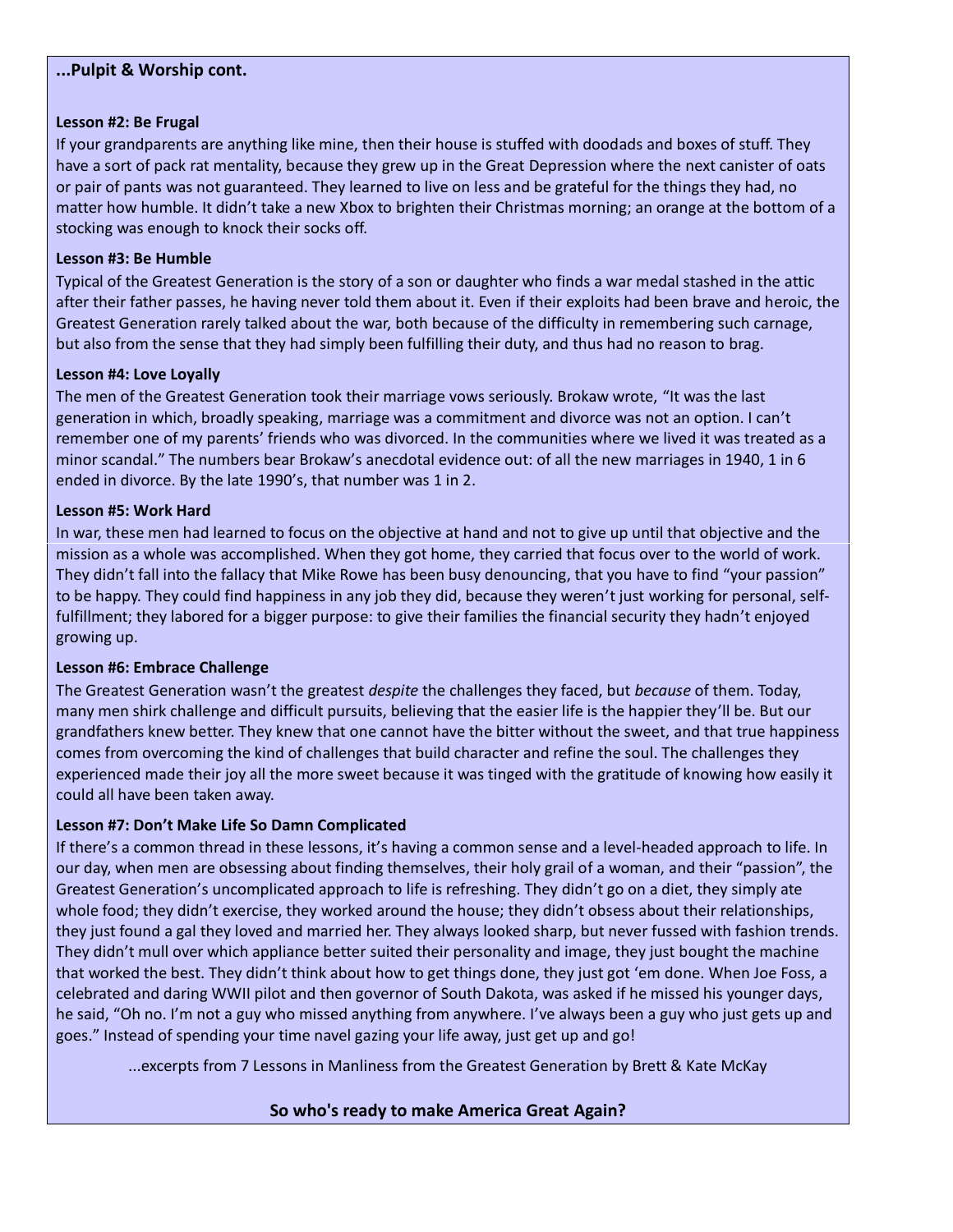#### **...Pulpit & Worship cont.**

# **March Pulpit Schedule**

#### **March 6**

Speaker: Tree of Life Title: "Everybody Wants to Change the World, but Nobody Wants to Change" Topic: Songs told, and stories sung about life, love, and personal evolution. Leader: Reed Richmond Music: Ayesha Manley

#### **March 13**



Speaker: Mandy Waltz

Title: "I Hope You Dance"

Topic: Two years ago my grandma, Juanita Kilgore Shepard, passed away on my birthday - March 11. Join me in remembering her teaching that life is a dance. I will be talking briefly on the importance of dancing. Then we are going to get this place hopping to the music of David Bowie, Peter Gabriel, The Bee Gees, and as many others as I can fit into 20 minutes. So bring those dancing shoes (or ones that are easy to kick off) and let that hair down! I hope to see you here and, most importantly, I hope you dance!

Leader: Joan Richmond

Music: Trio Alla Breve



## **March 19 All Souls UU Spring Equinox Drum Circle Service from 4-7 pm at the Bandstand in Bellville**

#### **March 20**

Speaker: Bill Baker

Title: "Our Thoughts Are Our Prayers"

Topic: How important are the private thoughts that we have? Since there are no 'thought police', is it ok to think in any vein we choose, since no one else needs know about them? Many people act one way in public, then lose their politeness and kind identity in angry, judgmental thinking. Spiritual thinking leads to spiritual feelings. Leader: Teasha Sargent

Music: Trio Alla Breve

**Spring Begins/Living Lotus Zen Sangha Spring Equinox Zazenkai (Half-Day Retreat) from 1:30 – 6:30 pm at All Souls (upstairs). Everyone is welcome to attend all or part of the afternoon.**

# **March 27 – Easter Sunday Flower Communion Bring a Flower – Take a Flower**



Speaker: Pastor William Humphrey Title: "Direct Experience, Earth Based Spiritual Practice and Compassion" Topic: We will explore aspects of the living tradition of human wisdom and spirituality, drawn of science, poetry, scripture, and personal experience. Leader: Eric Sargent Music: Ayesha Manley

**Kenya Coin Collection**

**Peace, Love and Namaste to All Souls!**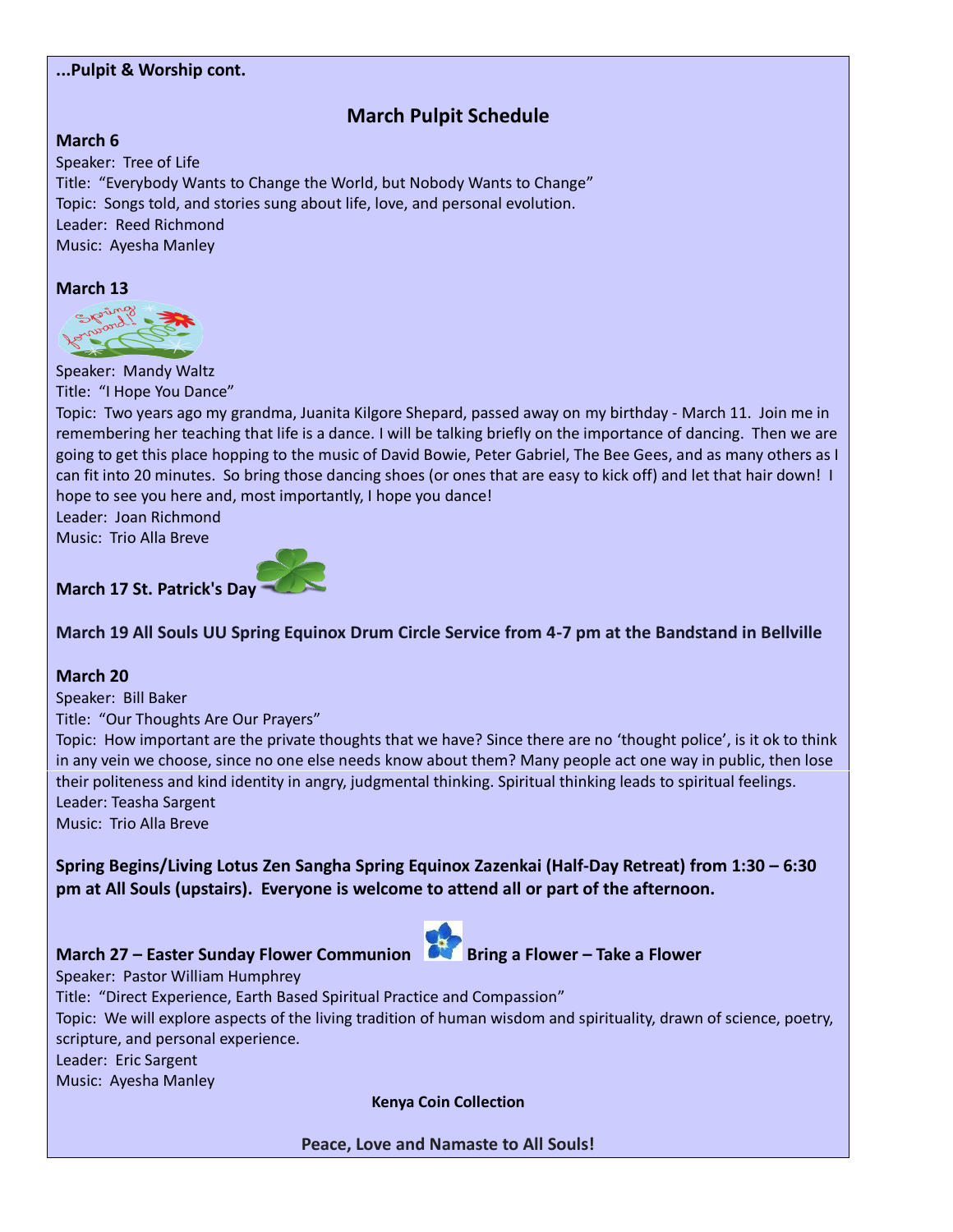# **Living Lotus Zen Sangha March Schedule**

#### **Monday, March 14: 6:30pm - 8:00 pm**

#### **at Relax, It's Just Coffee - 105 N. Main St., Mansfield, OH**

Sangha members and friends are invited for coffee and informal discussion over a case in this Zen book.

**Books: "The Gateless Barrier" by Robert Aitken**Transl. by Robert Aitken Roshi

ISBN# 0865474427 North Point Press (1991)

**"The Hidden Lamp"** Edited by Florence Caplow & Susan Moon

ISBN# 9780861716593 Wisdom Publications (2013)

#### **Suggested Selections to Have Read before Discussion:**

#### **"THE GATELESS BARRIER"** - Case #9 - "Ch'ing-jang's Nonattained Buddha"

"A monk asked Seijo, "Daitsu Chisho Buddha did zazen (meditated) for ten kalpas in a Meditation Hall, could not realize the highest truth, and so could not become fully emancipated. Why was this?" Seijo said, "Your question is a very appropriate one!" The monk asked again, "Why did he not attain Buddhahood by doing zazen in the

#### Meditation Hall?" Seijo replied, "Because he did not."

**"THE HIDDEN LAMP":** "Ohashi Awakens in a Brothel" Japan, Eighteenth Century

NEED NOT HAVE ATTENDED PREVIOUS SESSIONS to jump iN!

Bring your thoughts, notes, insights and confusions and a friend!



**Sunday, March 20 @ 1:30 pm – 6:30 pm at All Souls Unitarian Universalist Church Equinox Sazenkai (Half Day Retreat) FREE and open to all!**

#### **Please RSVP via Facebook, or email [livinglotuszen@gmail.com](mailto:livinglotuszen@gmail.com)**

Living Lotus will be offering a mini-retreat (Zazenkai) around the Equinox (celebrated in the Soto Zen tradition as Higan-e). This is an opportunity for intensive focus and deepening of practice, centered around alternating periods of Sitting Meditation (Zazen) and Walking Meditation (Kinhin), Services & Dharma talks. It is shorter in duration than a weekend extended retreat (Sesshin) but still a very powerful tool for practice.

All are welcome to arrive/leave as needed - being mindful of trying to minimize disruption to others.

#### **TENTATIVE SCHEDULE**

1:00 pm - Church Open -- Please plan to arrive in time to be seated and settled by the first sitting.

| 1:30 Zazen (Sitting Meditation) | 2:00 Kinhin (Walking Meditation) | 2:10 Zazen                       |
|---------------------------------|----------------------------------|----------------------------------|
| 2:40 Service                    | 2:50 Tea/Coffee (downstairs)     | 3:10 Sutra Discussion/Talk - TBA |
| 4:00 Zazen                      | 4:30 Kinhin                      | 4:40 Zazen                       |
| 5:10 Discussion                 | 5:40 Zazen                       | 5:55 Closing                     |

Loaner meditation cushions (Zafus & Zabutons) are available. In addition, for those who prefer or need them, upright church pews are available to sit on during the sitting meditation (Zazen) periods.

Brief introduction to Zazen & Kinhin: [http://global.sotozen-net.or.jp/eng/practice/zazen/howto/index.html](http://l.facebook.com/l.php?u=http%3A%2F%2Fglobal.sotozen-net.or.jp%2Feng%2Fpractice%2Fzazen%2Fhowto%2Findex.html&h=FAQEH475V&enc=AZObQQqlAJK8T6lGX8mw37wDfopo2usmZFPCmwWtlM03SyhKHfzgrU5L2UAzskxr5gw&s=1) Feel free to invite others and/or post any questions here or email [livinglotuzen@gmail.com](mailto:livinglotuzen@gmail.com)

#### **Looking forward to sharing this rich practice opportunity. Namaste.**



**In Gassho, Jacqueline Moore 419-589-7707**